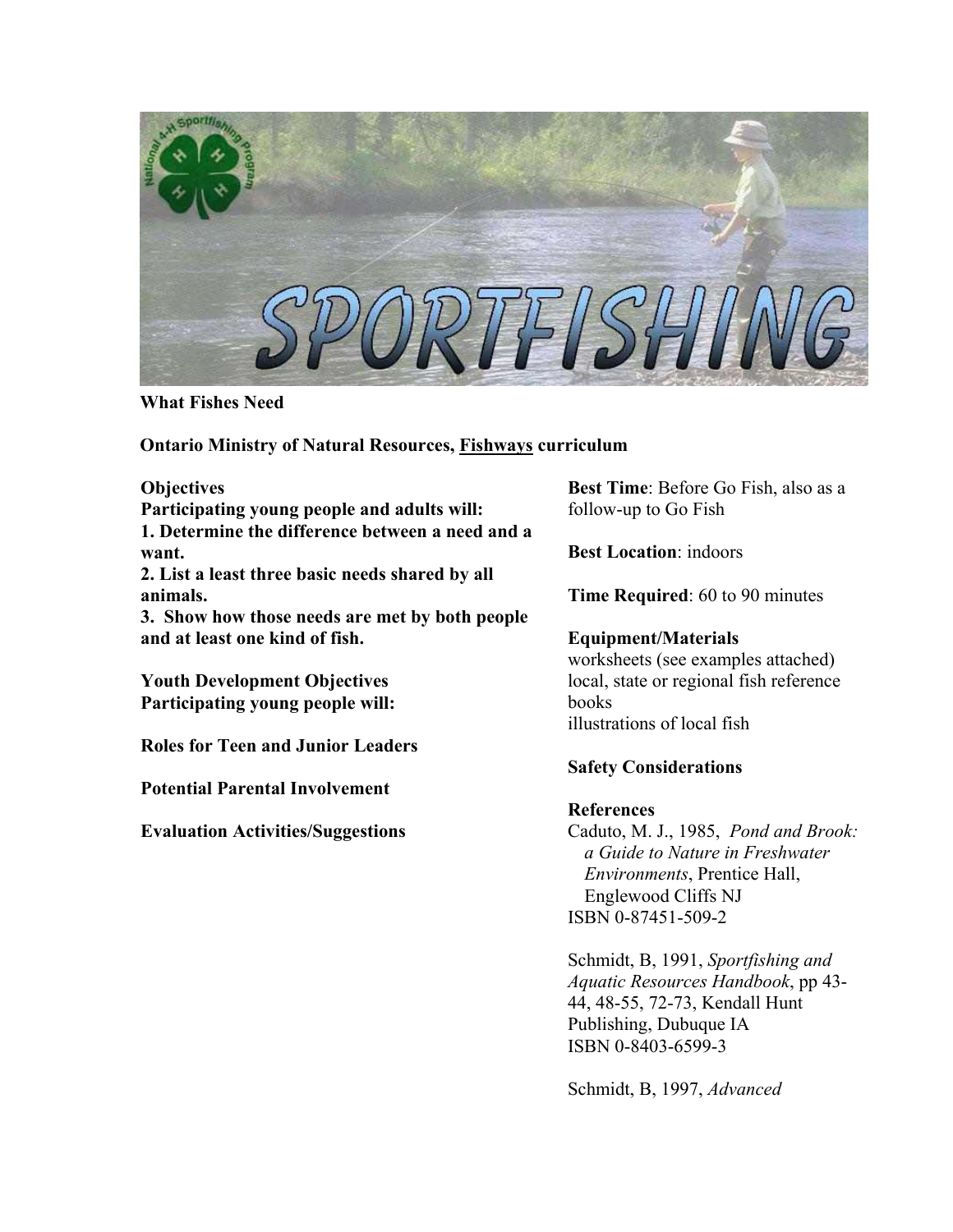*Sportfishing and Aquatic Resources Handbook*, pp 99-101,107-108, Kendall Hunt Publishing, Dubuque IA. ISBN 0- 7872-3544-x

#### **Lesson Outline**

# **Presentation Application**

#### ADVANCE PREPARATION:

- (1) Copy Worksheets 1 and 2, one copy or set for every five youth. You may copy them back to back, or separately if you feel "peeking" will short-circuit the process. Cut along the lines and put each set of needs cards in a separate envelope.
- (2) Just before the activity, place the cards from each envelope, needs side up, and close together in a well-defined space. Make sure the pictures of needs are showing.

#### PROCEDURE:

- (1) Having youth hold their breath. As they hold it, have them think about how they feel - what is their body telling them they need to do?
- (2) Ask, "What else does your body do to tell you what you need?" (Thirst - liquids/water; hunger food; cold - clothing/shelter). Accept all answers. Other possibilities include loneliness - other people (especially parents) and feeling crowded more space.
- (3) Ask if there's anything else that they need to live. Accept all answers. Go through the list and have them eliminate things that they can live without, even though they may not want to. Have them group similar things into the smallest number of categories, and label them as basic needs.
- (4) Note that all living things have similar needs. Divide the class into groups of five or six, and put each group near its card area. Tell each youth that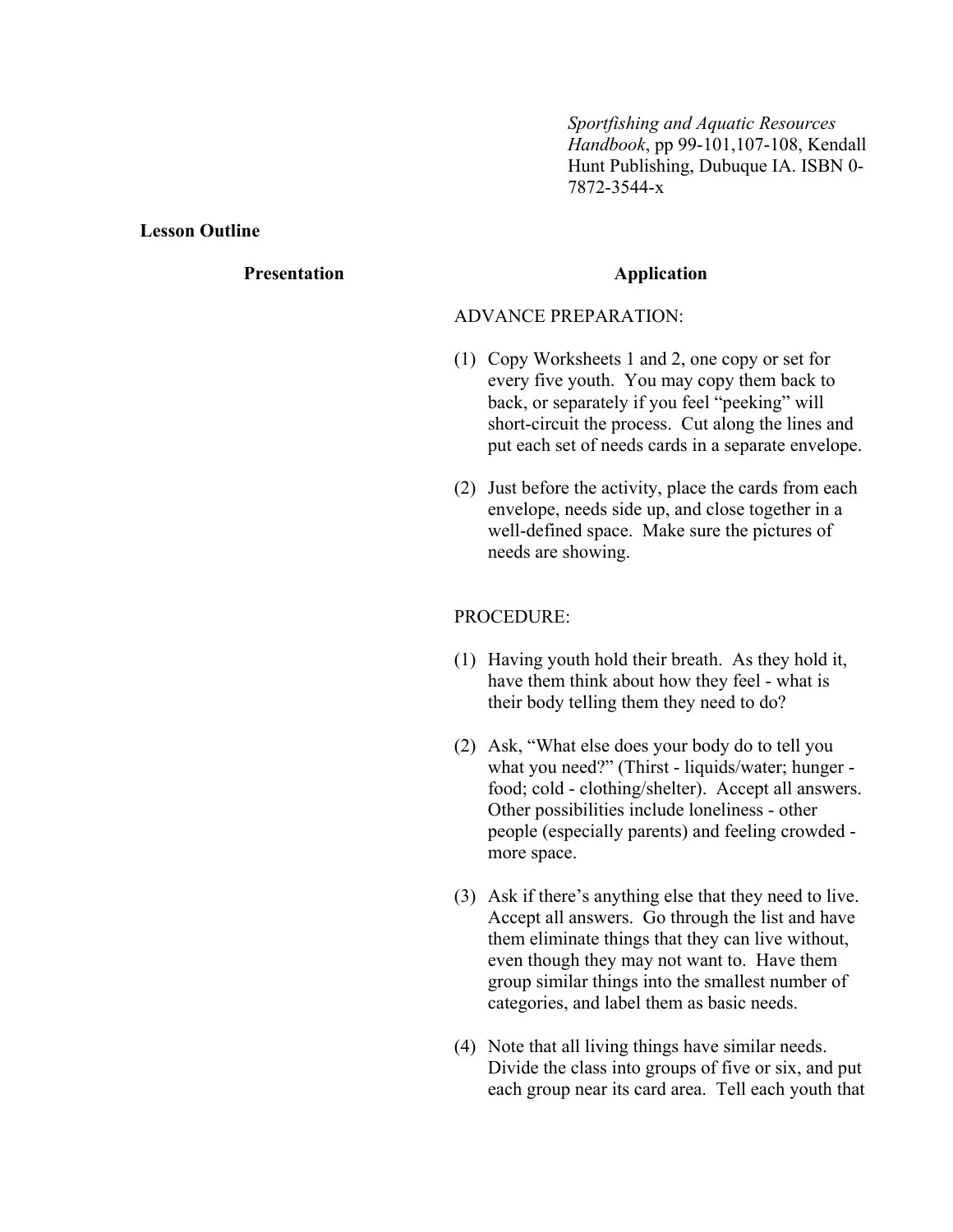their task is to discover the identity of a mystery animal by finding one (and only one) card in their area from each of three different needs (food, water and shelter/space). If you have six in a group, ask youth who can't find all three needs to join together to make a set. When they've found them, they should each make a guess as to what kind of animal it is, and write or draw that animal.

Note: The Teacher Resource Sheet provides a key, but the pictures are general enough for several interpretations. Probe for why the youth thinks an item is food, water or shelter.

- (5) Ask the youth to share their guesses about the animal. Then have them look at all the needs cards together, try to decide as a group what kind of animal it is.
- (6) Once they've decided, or have settled on two or three answers, have them turn the cards over, or distribute separate cards from Worksheet 2, and assemble the picture that is printed on the back. Have them compare the picture to the fish cards, or "Fish of PA" poster to find out exactly what kind of fish it is.
- (7) Review the needs for largemouth bass as indicated by the cards, and explain that, while other kinds of fishes have the same needs, they may meet them in different ways, e.g., with other kinds of food and shelter.

#### EVALUATION:

Have youth draw and explain similar human and largemouth bass needs, using Worksheet 3 or their own format. In Worksheet 3, each set of needs should be side by side, i.e., human and fish needs for food, water, shelter, space and others.

### **Summary Activity**

#### **Lesson Narrative**

All individual animals share the same basic needs for food, water, shelter, and space. Survival of their kind also requires others of the same species. How and where animals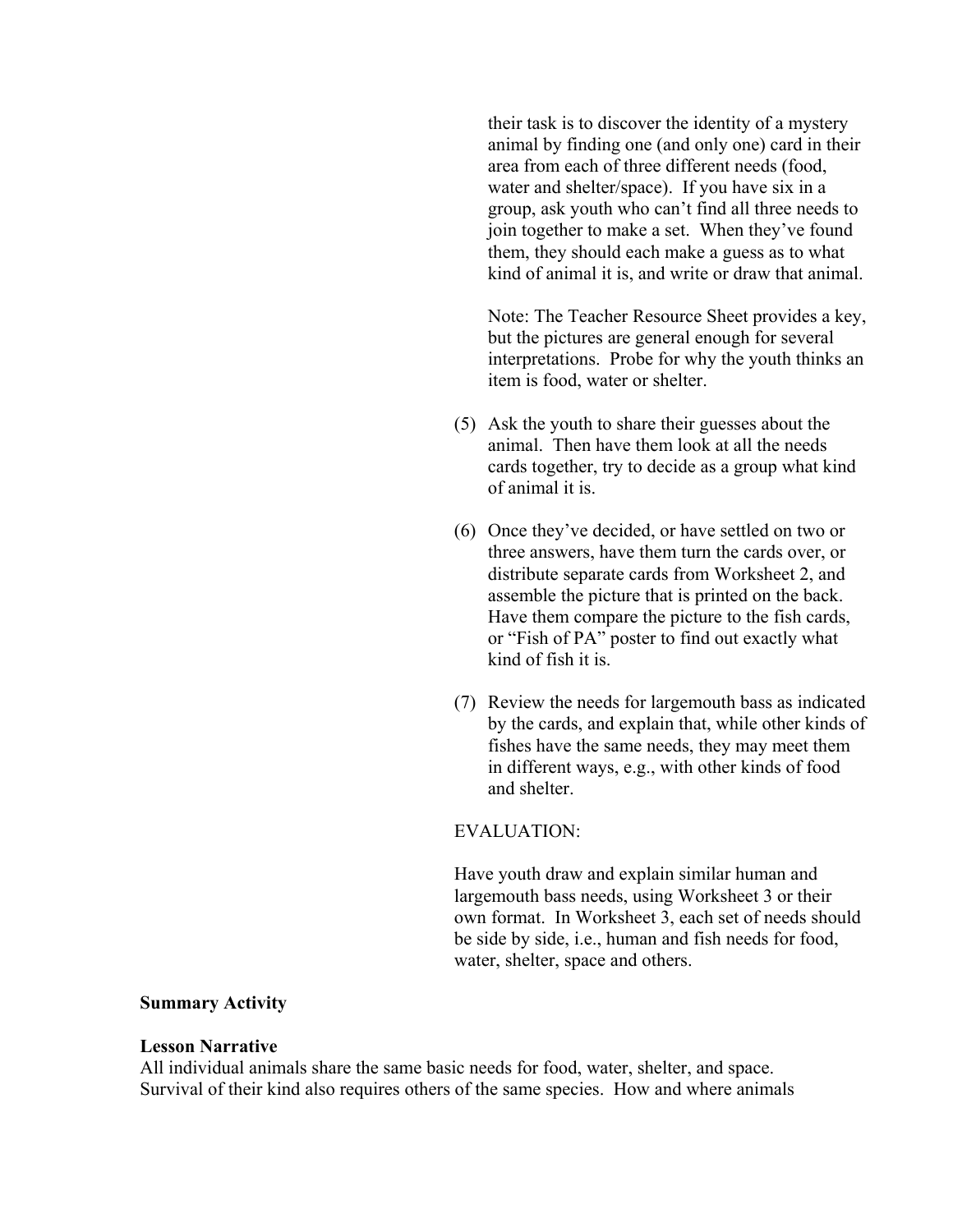meet these needs, however, varies tremendously. Fishes must meet them in an aquatic environment and have developed many different ways of doing so. This activity focuses on how one species of fish, the largemouth bass, meets its needs.

Largemouth bass are found in warm, shallow waters of small lakes, shallow bays or larger lakes and occasionally in larger, slow-moving rivers.

Food: Depending on size, largemouth bass will eat plankton, other fishes, crayfish, insects and frogs.

Water Quality: Since fishes live in water, this need must be refined to include the type and quality of water each fish species can or will live in. Largemouth bass prefer warmer water (78 degree F to 82 degree F) and can tolerate quite high temperatures (above 95 degrees F). At that point, they will become inactive and rest in the shade. They avoid low oxygen levels (dissolved oxygen levels of below 1.5 mg/L) but can tolerate slightly turbid water.

Shelter: Largemouth bass lurk among stumps and both submerged and emergent vegetation, particularly water lilies and cattails.

Space: Largemouth bass need a space about 30 feet in diameter around each nest for reproduction.

Others: Spawning occurs from late spring to mid-summer in a nest among the vegetation swept clean by the male. The male will guard the eggs, protecting them from predation and fanning them to ensure enough oxygen. They will hatch in three to five days and often remain together, protected by the father, for up to a month.

In this activity, youth first clarify their own needs, and how they differ from things like music and TV, which they may want, but can survive without. Then they make a link to the needs of largemouth bass through a set of cards showing the types of food, water and shelter that they require. In small groups, youth will probably come up with "fish" as the mystery animal, and use the puzzle pieces to find out which fish. For older youth, no help may be necessary. For younger youth, the numbers on each piece run left to right in rows of four, i.e., 1,2,3,4, then 5 under 1, 6 under 7, and so on.

# **Exhibit or Sharing Suggestions**

1. Create dioramas, other models or collage of illustrations showing fish and their habitat needs.

# **Community Service and "Giving Back" Activities**

# **Extensions or Ways of Learning More**

(1) If you have an aquarium, examine how you help meet the basic needs of the fish in it: